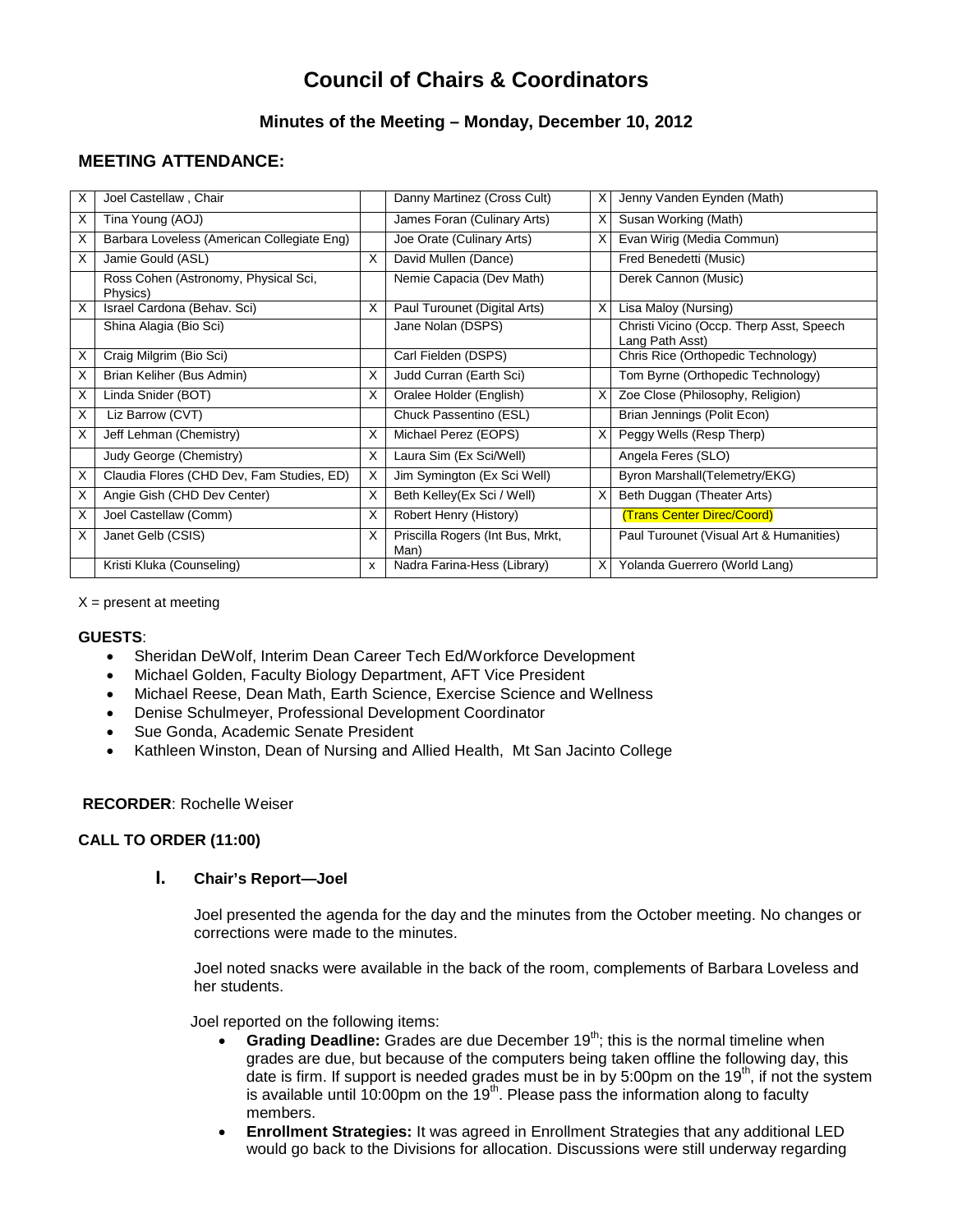how to plan for any additional LED for 2013/2014; whether or not strategic planning for programs will need to happen.

- **Facilities Master Plan Phase II:** The first meeting for the Phase II plan was held. This meeting was a brainstorming session and outlined the project. Joel was encouraged by the Architects interest in the input from the departments affected.
- **Progress on Training Workshops:** An Evaluations Workshop would take place during Spring Flex Week. The AFT Contract portion was scheduled for Tuesday afternoon and planning was underway for the "Best Practices" portion. A workshop for new Chairs and Coordinators would take place the first part of the Spring Semester, Joel will follow-up with details.
- Barb introduced her guest, Kathleen Winston, Dean of nursing and allied health. Mt San Jacinto College, her mentee from the ACCCA mentor program.
- Angie Gish introduced Cynthia Dionne, the new Child Development Center Coordinator.
- Joel thanked Rochelle for her service to the Council of Chairs and Coordinators and announced she would now be working as administrative support for the Professional Development Office.

## **II. Discussion items:**

#### • **Professional Development news-Denise Schulmeyer**

Denise announced that funds are still available for discipline specific speakers or travel to discipline specific conferences. She encouraged faculty to share the information and that funds were available to both full time and part-time faculty. The amount available is \$500.00 dollars, approval comes from the Professional Development Committee, and the process takes approximately 4 weeks. The information can be found on the Professional Development website; [http://www.grossmont.edu/staffdevelop/funding.asp.](http://www.grossmont.edu/staffdevelop/funding.asp)

### • **Course Repeatability-Jeff Waller**

Jeff reviewed the section on the Curriculum website on

repeatability; [http://www.grossmont.edu/Curriculum/Repeatability.asp.](http://www.grossmont.edu/Curriculum/Repeatability.asp) The website includes a quick reference guide on when and what students may repeat; the Title V language regarding repeatability. Jeff stressed that repeatability will no longer be allowed and GC must address it. Jeff will contact departments that need to make changes and will help evaluate where in the process departments are. Legislation points to Fall 2013 as a deadline to have changes complete. It was noted that IS has been working with Student Services over the last year on how to address the issue from the programming side for Web Advisor.

### • **AAT/AST Goals-Barbara Blanchard**

Barb shared two communications from the State Chancellor's Office regarding transfer degrees. The first gave the background on the legislation; create a transfer pathway and course articulation process to better serve students and outlined goals for AA-T and AS-T degrees; that all community colleges have 80% of approved majors available by Fall 2013 and have 100% of approved majors available by 2014. Barb explained her office is required to report to the State Chancellor's Office GC's progress by January 31, 2013 and that the second memo outlined the reporting process. Barb then shared her draft of the AA-T and AS-T Certification Form Goal Worksheet. The document outlined the 22 approved transfer degrees, the number that GC offers that are aligned, the number GC has in the approval process, and the number planned to come forward for approval. Barb stressed that GC would like to move as many forward in the curriculum process as possible to meet the goals. Barb noted that for the areas in which there is an approved transfer degree that the local CSU or CU accepts, students with those transfer degrees (local or not) will be ahead of students with local articulation agreements. It was noted that CSUs will begin to see financial sanctions if they do not accept the transfer degrees. In closing Joel reminded faculty that the transfer degrees were the State Chancellor's Office's response to having legislators create the degrees.

### • **Developing AAT and AST Degrees-Janice Johnson**

To follow-up on Barb's presentation, Janice noted she would send out a link for the transfer degrees currently being accepted by CSUs and UC schools. Janice shared the listed of approved transfer degrees. She noted that the degrees included lower division